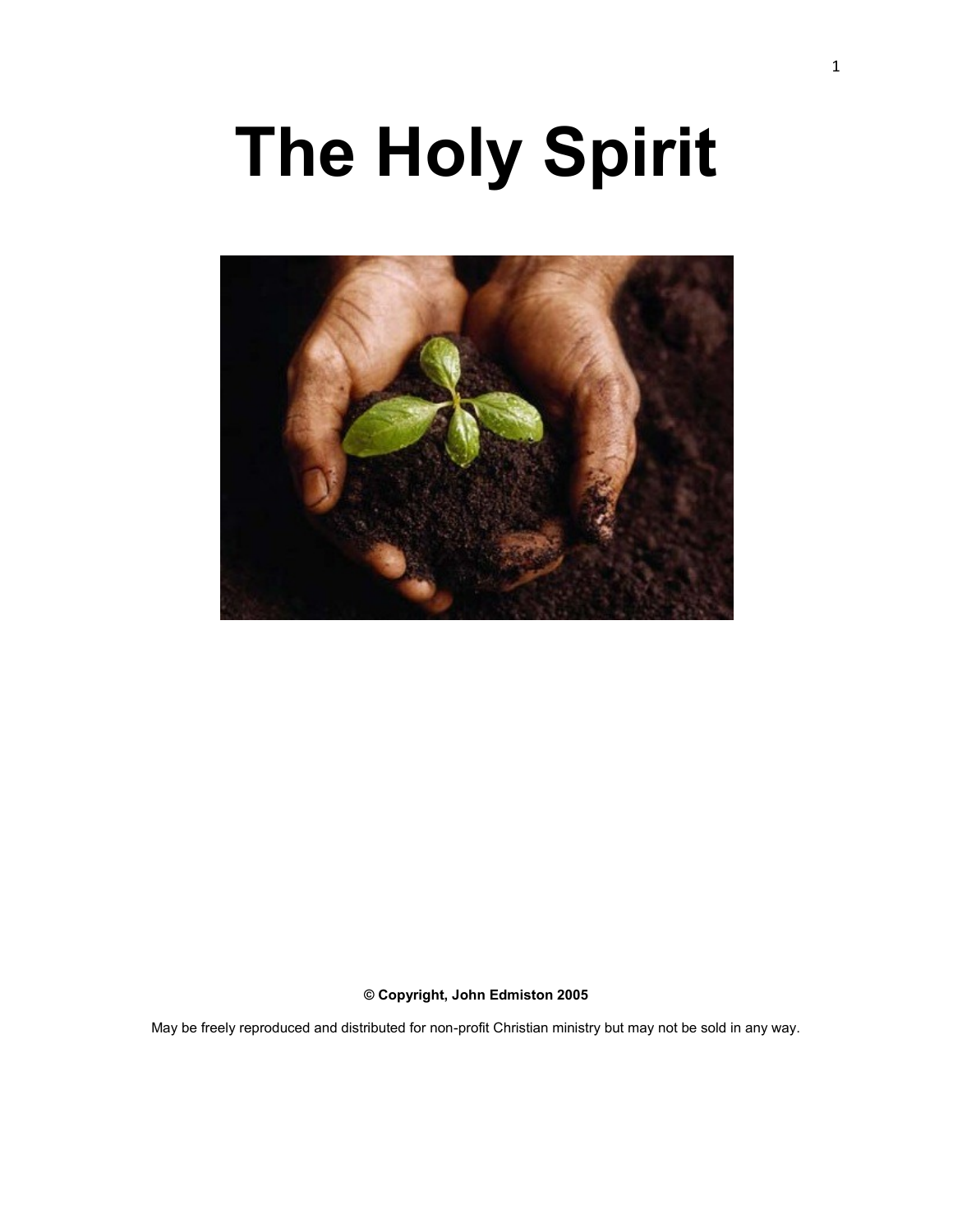# **Contents**

| The Holy Spirit Is God           | 3  |
|----------------------------------|----|
| <b>Symbols Of The Spirit</b>     | 5  |
| The Work Of The Spirit           | 7  |
| The Spirit In The Believer       | 9  |
| The Spirit Upon The Believer     | 10 |
| The Gifts Of The Spirit          | 11 |
| Healing & The Laying On Of Hands | 13 |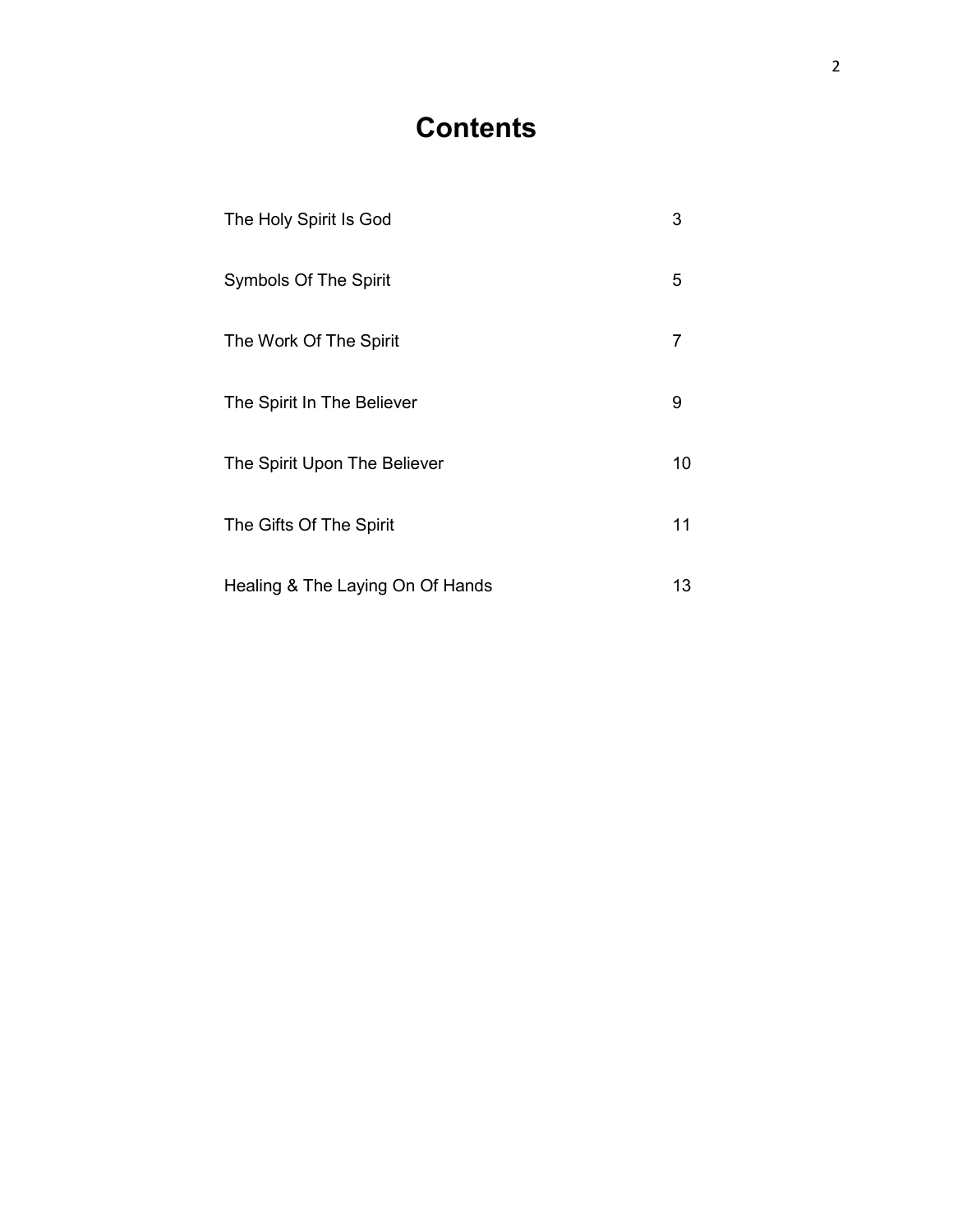# **Study 1 - The Holy Spirit Is God**

The Holy Spirit is the third person of the Trinity and can also be referred to as:

- The Spirit of Christ (Romans 8:9, 1 Peter 1:11)
- The Spirit of Holiness (Romans 1:4)
- The Spirit of Our God (1 Corinthians 6:11)



The Trinity is one God in three persons, just as we have one Universe in three spatial dimensions, or as water is ice,water and steam. The symbol at left is an ancient symbol of the Trinity known as the "triquetra" and is made up of three arcs of a circle joined end to end.

*Read each statement below, then look up the verses listed and discuss their meaning and significance.*

#### **The Personal Nature Of The Holy Spirit**

1. The Holy Spirit is personal – that is He has "personality" and is not just an impersonal divine force. The Scritures always refer to the Holy Spirit as "he" even though in Greek "spirit" should be neuter gender e.g John 16: 13-14; 15:26, 16:7,8

2. The Holy Spirit is intelligent ( 1 Corinthians 2:10-11), has feelings (Ephesians 4:30) and will (1 Corinthians 12:11).

3. The Holy Spirit teaches (John 14:26), guides (Romans 8:14), commissions (Acts 13:4) commands men (Acts 8:29), restrains men (Genesis 6:3), intercedes (Romans 8:26) and speaks (John 15:26, 2 Peter 1:21)

4. The Holy Spirit can be obeyed (Acts 10;19-21), lied to (Acts 5:3) resisted (Acts 7:51), reverenced (Psalm 51:11), blasphemed (Matthew 12:11), grieved (Ephesians 4;30) and outraged (Hebrews 10:29)

#### **The Deity Of The Spirit**

5. The Holy Spirit is given names which are only appropriate to God (1 Corinthians 6;11, Romans 8:9, 15; 1 Peter 1:11) and is even called Lord (2 Corinthians 3:17,18)

6. He is equally associated with other Persons of the Trinity (Matthew 28;19, Acts 5:3-4, 2 Corinthians 13:14)

7. The Holy Spirit possesses divine attributes – Omniscience (1Corinthians 2:10-11), Omnipresence (Psalm 139:7), Omnipotence (Genesis 1:2) , Truth (1 John 5:6), Holiness (Romans 1:4),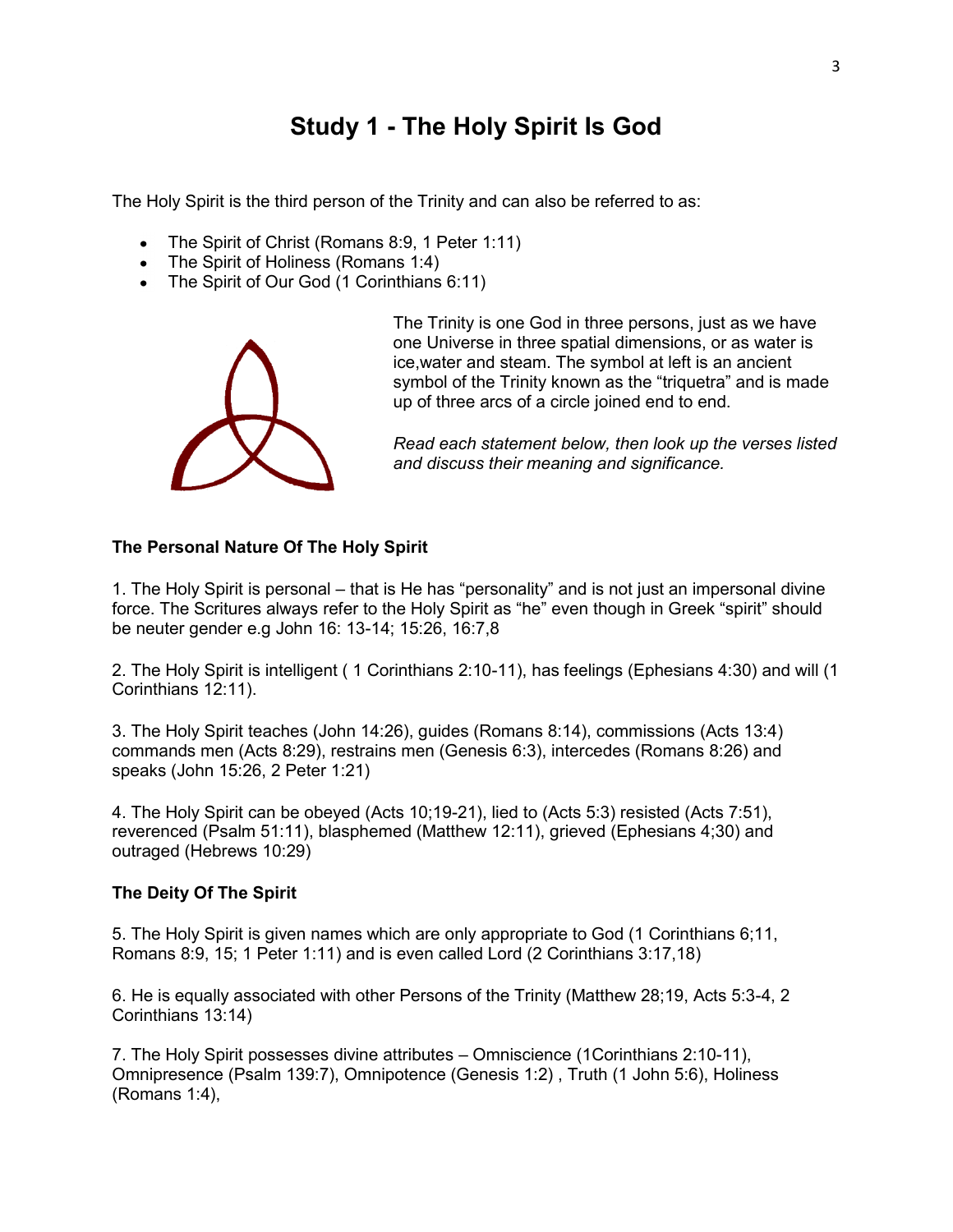Life (Romans 8:2,11) and Wisdom (Isaiah 40:13)

8. The Holy Spirit does the works of God – Creating (Genesis 1:2), Inspiring (2Peter 1:21), Begetting Christ (Luke 1:35), Convincing men (John 16:8) Regenerating (John 3:5-6), Comforting (John 14:6), Interceding (Romans 8:26-27) and Sanctifying (2 Thessalonians 2:13)

9. The Spirit comes forth from God - (John 15:26, Galatians 4:6, John 16:7) and is poured out on believers by Jesus Christ who is at God's right hand. (Acts 2:33, 10:45)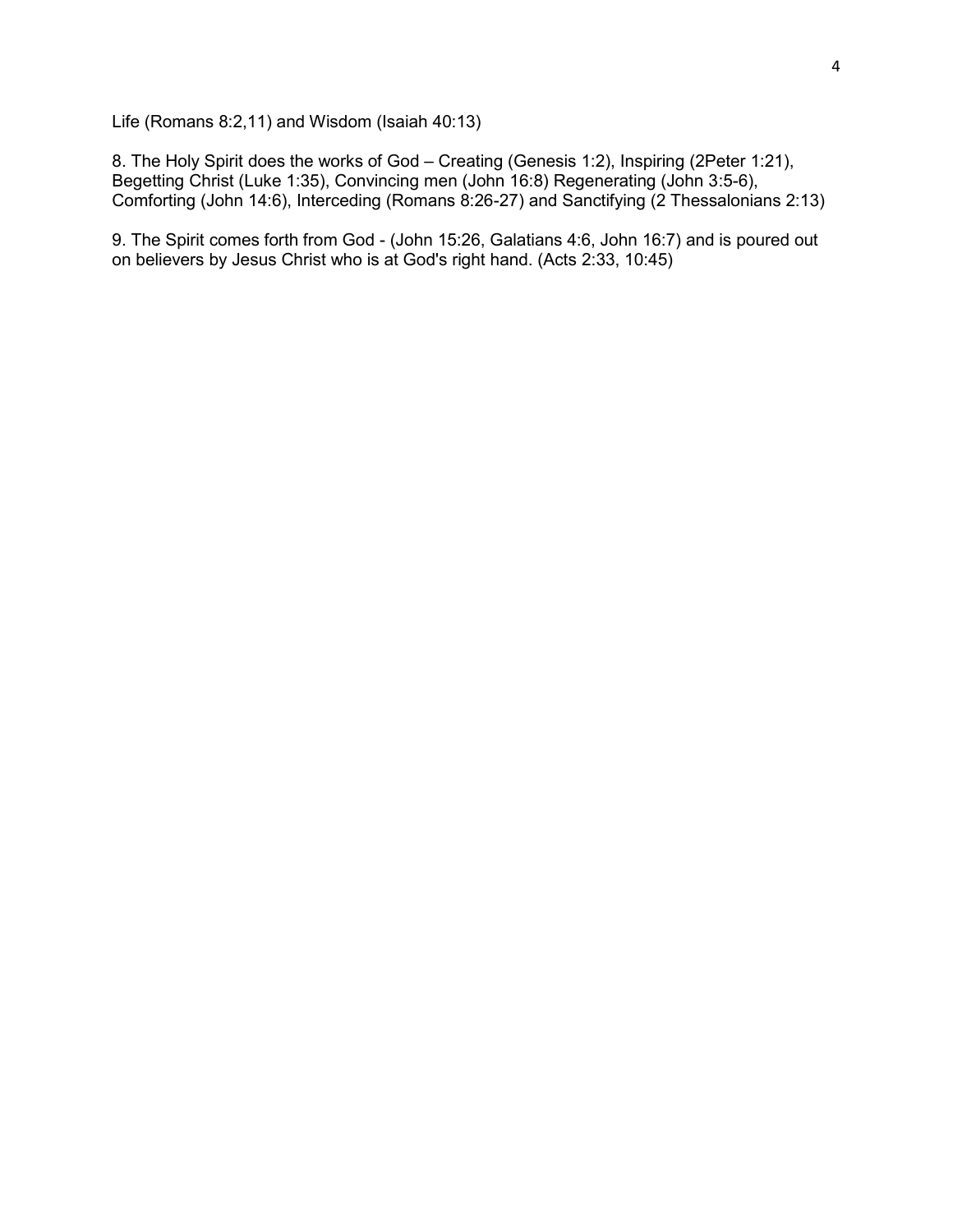# **Symbols Of The Holy Spirit**



Read the followng verses and list a) The symbol that is being referred to b) Its meaning and significance

c) What it says about the nature of the Holy Spirit

1. Luke 24:39

2. Matthew 3;16, Mark 1:10, Luke 3:22, John 1;32

3. 2 Corinthians 1:22, 5:5, Ephesians 1:14

4. Acts 2:3, Matthew 3:11, Luke 3:16, Revelation 4:5

5. Luke 4:18, Acts 10:38, 2 Corinthians 1;21, 1 John 2:20,27

6. Ephesians 1;13, 4:30,2 Corinthians 1:22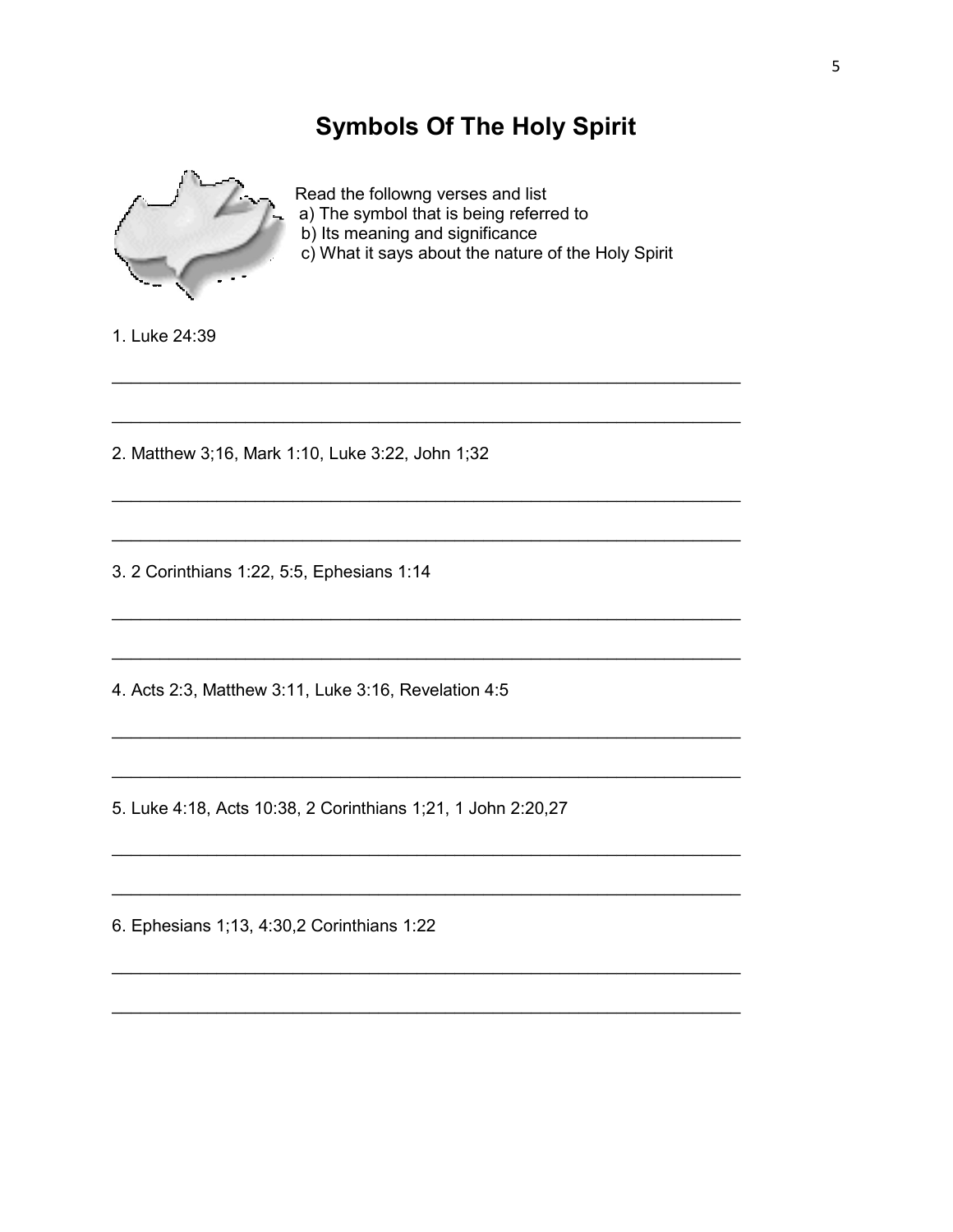7. John 4:14; 7:38-39, Isaiah 44:3; Ezekiel 36:25-27; Ephesians 5:26; Revelation 22:17

\_\_\_\_\_\_\_\_\_\_\_\_\_\_\_\_\_\_\_\_\_\_\_\_\_\_\_\_\_\_\_\_\_\_\_\_\_\_\_\_\_\_\_\_\_\_\_\_\_\_\_\_\_\_\_\_\_\_\_\_\_\_\_\_\_\_

\_\_\_\_\_\_\_\_\_\_\_\_\_\_\_\_\_\_\_\_\_\_\_\_\_\_\_\_\_\_\_\_\_\_\_\_\_\_\_\_\_\_\_\_\_\_\_\_\_\_\_\_\_\_\_\_\_\_\_\_\_\_\_\_\_\_

\_\_\_\_\_\_\_\_\_\_\_\_\_\_\_\_\_\_\_\_\_\_\_\_\_\_\_\_\_\_\_\_\_\_\_\_\_\_\_\_\_\_\_\_\_\_\_\_\_\_\_\_\_\_\_\_\_\_\_\_\_\_\_\_\_\_

\_\_\_\_\_\_\_\_\_\_\_\_\_\_\_\_\_\_\_\_\_\_\_\_\_\_\_\_\_\_\_\_\_\_\_\_\_\_\_\_\_\_\_\_\_\_\_\_\_\_\_\_\_\_\_\_\_\_\_\_\_\_\_\_\_\_

\_\_\_\_\_\_\_\_\_\_\_\_\_\_\_\_\_\_\_\_\_\_\_\_\_\_\_\_\_\_\_\_\_\_\_\_\_\_\_\_\_\_\_\_\_\_\_\_\_\_\_\_\_\_\_\_\_\_\_\_\_\_\_\_\_\_

\_\_\_\_\_\_\_\_\_\_\_\_\_\_\_\_\_\_\_\_\_\_\_\_\_\_\_\_\_\_\_\_\_\_\_\_\_\_\_\_\_\_\_\_\_\_\_\_\_\_\_\_\_\_\_\_\_\_\_\_\_\_\_\_\_\_

8. Psalms 68:9; 72:6; Isaiah 32:15; Hosea 6:3; 10:12; 14:5

9. John 3:8, Acts 2:1-2, 2 Kings 19:11; Ezekiel 37:9

(There are also some lesser known symbols of the Holy Spirit such as cloud and light, the hand of God, the finger of God and the servant Eliezer as a "type" of the Holy Spirit in Genesis 24.)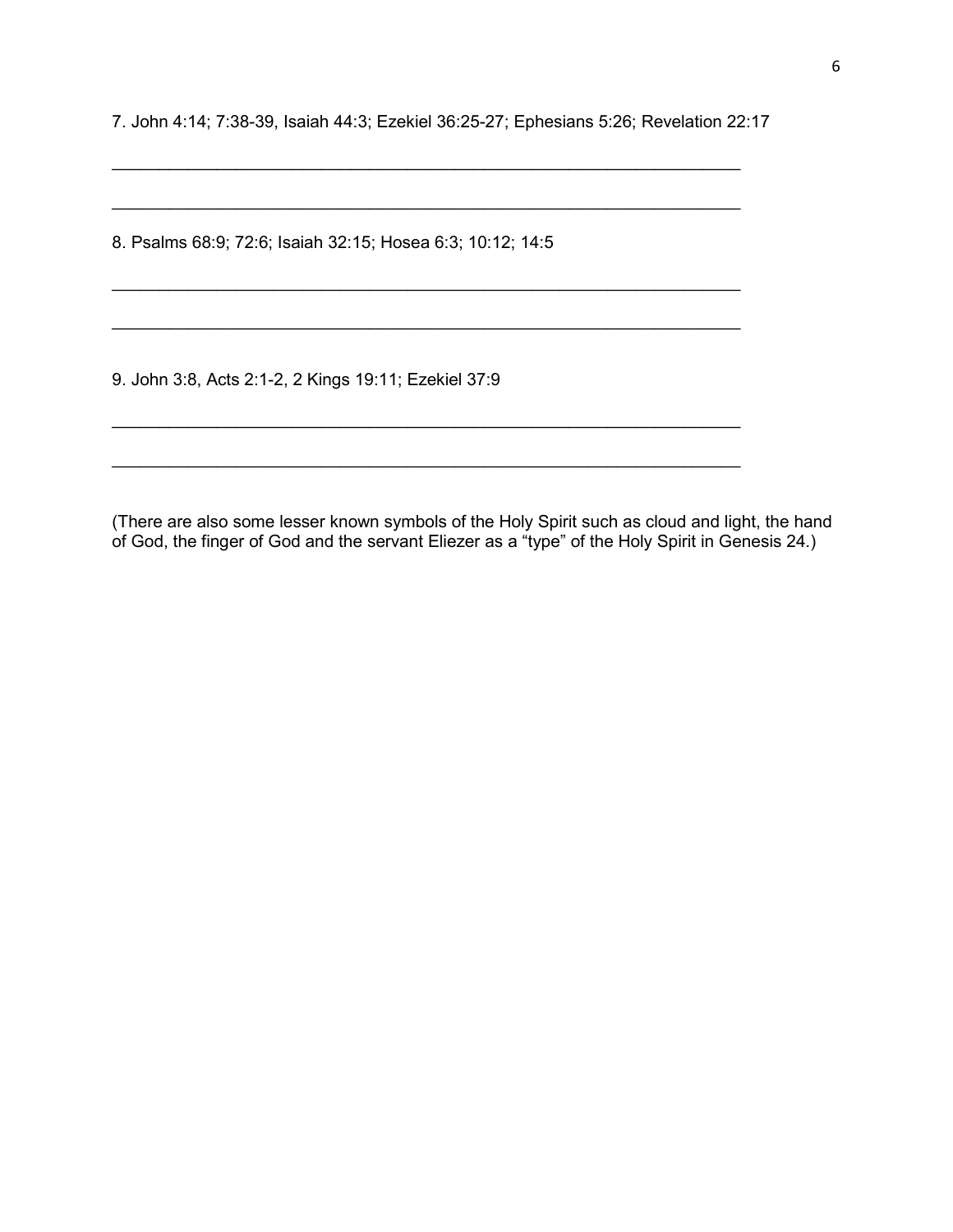# **The Work Of The Holy Spirit**

**Discuss the following bible verses and note the ways in which the Holy Spirit works.**

\_\_\_\_\_\_\_\_\_\_\_\_\_\_\_\_\_\_\_\_\_\_\_\_\_\_\_\_\_\_\_\_\_\_\_\_\_\_\_\_\_\_\_\_\_\_\_\_\_\_\_\_\_\_\_\_\_\_\_

\_\_\_\_\_\_\_\_\_\_\_\_\_\_\_\_\_\_\_\_\_\_\_\_\_\_\_\_\_\_\_\_\_\_\_\_\_\_\_\_\_\_\_\_\_\_\_\_\_\_\_\_\_\_\_\_\_\_\_

\_\_\_\_\_\_\_\_\_\_\_\_\_\_\_\_\_\_\_\_\_\_\_\_\_\_\_\_\_\_\_\_\_\_\_\_\_\_\_\_\_\_\_\_\_\_\_\_\_\_\_\_\_\_\_\_\_\_\_

\_\_\_\_\_\_\_\_\_\_\_\_\_\_\_\_\_\_\_\_\_\_\_\_\_\_\_\_\_\_\_\_\_\_\_\_\_\_\_\_\_\_\_\_\_\_\_\_\_\_\_\_\_\_\_\_\_\_\_

\_\_\_\_\_\_\_\_\_\_\_\_\_\_\_\_\_\_\_\_\_\_\_\_\_\_\_\_\_\_\_\_\_\_\_\_\_\_\_\_\_\_\_\_\_\_\_\_\_\_\_\_\_\_\_\_\_\_\_

\_\_\_\_\_\_\_\_\_\_\_\_\_\_\_\_\_\_\_\_\_\_\_\_\_\_\_\_\_\_\_\_\_\_\_\_\_\_\_\_\_\_\_\_\_\_\_\_\_\_\_\_\_\_\_\_\_\_\_

\_\_\_\_\_\_\_\_\_\_\_\_\_\_\_\_\_\_\_\_\_\_\_\_\_\_\_\_\_\_\_\_\_\_\_\_\_\_\_\_\_\_\_\_\_\_\_\_\_\_\_\_\_\_\_\_\_\_\_

\_\_\_\_\_\_\_\_\_\_\_\_\_\_\_\_\_\_\_\_\_\_\_\_\_\_\_\_\_\_\_\_\_\_\_\_\_\_\_\_\_\_\_\_\_\_\_\_\_\_\_\_\_\_\_\_\_\_\_

\_\_\_\_\_\_\_\_\_\_\_\_\_\_\_\_\_\_\_\_\_\_\_\_\_\_\_\_\_\_\_\_\_\_\_\_\_\_\_\_\_\_\_\_\_\_\_\_\_\_\_\_\_\_\_\_\_\_\_

\_\_\_\_\_\_\_\_\_\_\_\_\_\_\_\_\_\_\_\_\_\_\_\_\_\_\_\_\_\_\_\_\_\_\_\_\_\_\_\_\_\_\_\_\_\_\_\_\_\_\_\_\_\_\_\_\_\_\_

1. **Creation** - Genesis 1:2, Pslam 104:30, Isaiah 40:2, Pslam 33:6

2. **Inspiration** - 2 Timothy 3:16, 2 Peter 1:21, 2 Samuel 23:2, Ezekiel 2:2

- 3. **Revelation**  Exodus 19:9, Isaiah 6:1, Acts 1:16, Acts 2:16-21
- 4. **Convicting and Teaching** John 14:26, 16:8-11, 1 John 2;20-27, 1 Corinthians 2:9-16

- 5. **Regenerating** Titus 3:5, John 3:3-7, 2 Corinthians 5:17,
- 6. **Indwelling** Ephesians 5:18-20, 1 Corinthians 6;19, John 14;16, Romans 8:9 \_\_\_\_\_\_\_\_\_\_\_\_\_\_\_\_\_\_\_\_\_\_\_\_\_\_\_\_\_\_\_\_\_\_\_\_\_\_\_\_\_\_\_\_\_\_\_\_\_\_\_\_\_\_\_\_\_\_\_

\_\_\_\_\_\_\_\_\_\_\_\_\_\_\_\_\_\_\_\_\_\_\_\_\_\_\_\_\_\_\_\_\_\_\_\_\_\_\_\_\_\_\_\_\_\_\_\_\_\_\_\_\_\_\_\_\_\_\_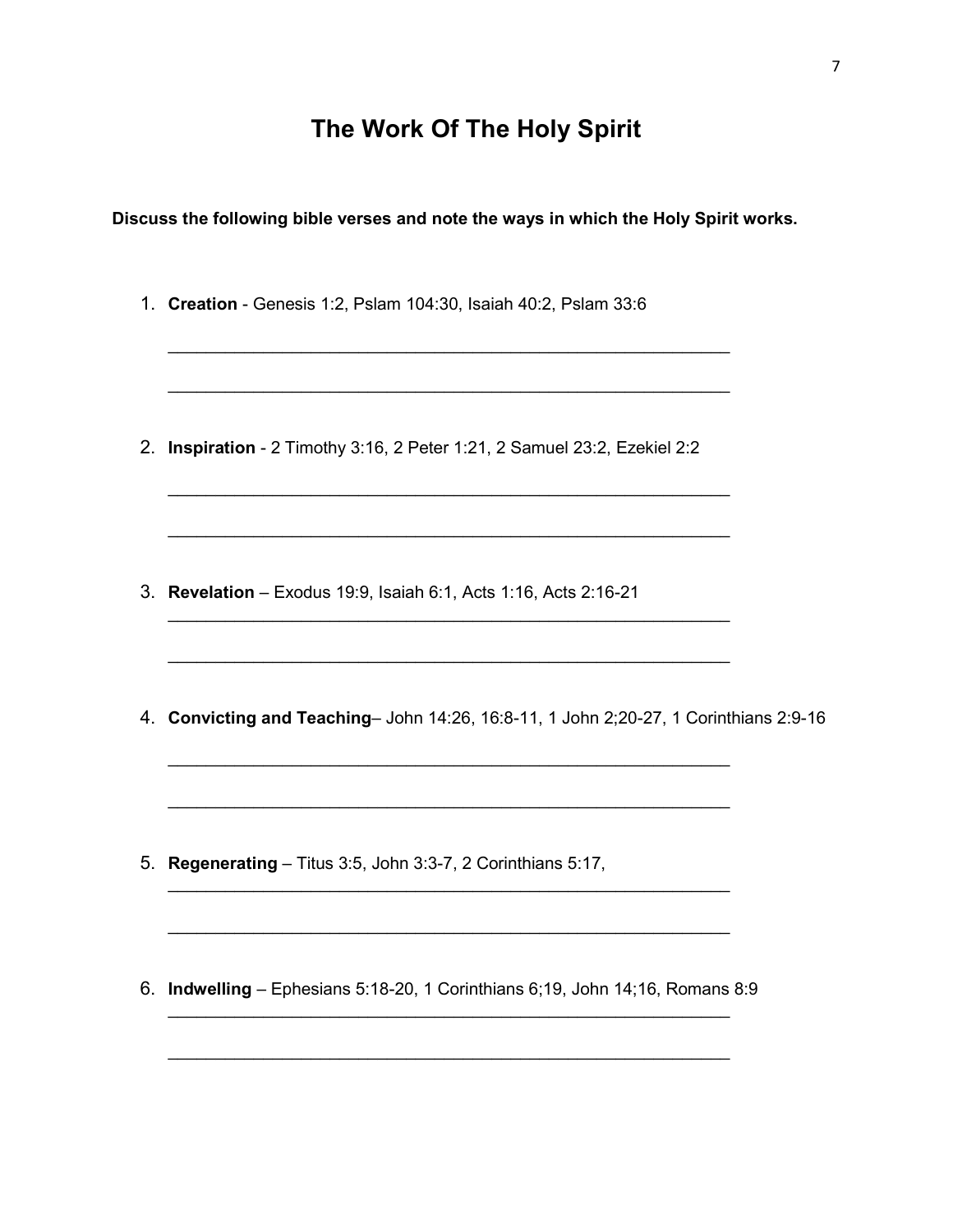- 7. **Baptizing / Outpouring** Matthew 3:11, 3;16, 28;19, Acts 1:5, 2:38,39, 1 Corinthians 12:13 \_\_\_\_\_\_\_\_\_\_\_\_\_\_\_\_\_\_\_\_\_\_\_\_\_\_\_\_\_\_\_\_\_\_\_\_\_\_\_\_\_\_\_\_\_\_\_\_\_\_\_\_\_\_\_\_\_\_\_\_
- 8. **Sealing & Loving** 2 Corinthians 1;22, Romans 5:1-5, Ephesians 1;13, 3:17-21, 4:30

\_\_\_\_\_\_\_\_\_\_\_\_\_\_\_\_\_\_\_\_\_\_\_\_\_\_\_\_\_\_\_\_\_\_\_\_\_\_\_\_\_\_\_\_\_\_\_\_\_\_\_\_\_\_\_\_\_\_\_\_

\_\_\_\_\_\_\_\_\_\_\_\_\_\_\_\_\_\_\_\_\_\_\_\_\_\_\_\_\_\_\_\_\_\_\_\_\_\_\_\_\_\_\_\_\_\_\_\_\_\_\_\_\_\_\_\_\_\_\_\_

\_\_\_\_\_\_\_\_\_\_\_\_\_\_\_\_\_\_\_\_\_\_\_\_\_\_\_\_\_\_\_\_\_\_\_\_\_\_\_\_\_\_\_\_\_\_\_\_\_\_\_\_\_\_\_\_\_\_\_\_

\_\_\_\_\_\_\_\_\_\_\_\_\_\_\_\_\_\_\_\_\_\_\_\_\_\_\_\_\_\_\_\_\_\_\_\_\_\_\_\_\_\_\_\_\_\_\_\_\_\_\_\_\_\_\_\_\_\_\_\_

\_\_\_\_\_\_\_\_\_\_\_\_\_\_\_\_\_\_\_\_\_\_\_\_\_\_\_\_\_\_\_\_\_\_\_\_\_\_\_\_\_\_\_\_\_\_\_\_\_\_\_\_\_\_\_\_\_\_\_\_

- 9. **Sanctifying & Transforming** 2 Corinthians 3:17,18, 2Thessalonians 2:13
- 10.**Ordaining/Selecting/Anointing** Acts 13:4, 1 Corinthians 12:11, 1 John 2;20,27 \_\_\_\_\_\_\_\_\_\_\_\_\_\_\_\_\_\_\_\_\_\_\_\_\_\_\_\_\_\_\_\_\_\_\_\_\_\_\_\_\_\_\_\_\_\_\_\_\_\_\_\_\_\_\_\_\_\_\_\_

\_\_\_\_\_\_\_\_\_\_\_\_\_\_\_\_\_\_\_\_\_\_\_\_\_\_\_\_\_\_\_\_\_\_\_\_\_\_\_\_\_\_\_\_\_\_\_\_\_\_\_\_\_\_\_\_\_\_\_\_

\_\_\_\_\_\_\_\_\_\_\_\_\_\_\_\_\_\_\_\_\_\_\_\_\_\_\_\_\_\_\_\_\_\_\_\_\_\_\_\_\_\_\_\_\_\_\_\_\_\_\_\_\_\_\_\_\_\_\_\_

\_\_\_\_\_\_\_\_\_\_\_\_\_\_\_\_\_\_\_\_\_\_\_\_\_\_\_\_\_\_\_\_\_\_\_\_\_\_\_\_\_\_\_\_\_\_\_\_\_\_\_\_\_\_\_\_\_\_\_\_

\_\_\_\_\_\_\_\_\_\_\_\_\_\_\_\_\_\_\_\_\_\_\_\_\_\_\_\_\_\_\_\_\_\_\_\_\_\_\_\_\_\_\_\_\_\_\_\_\_\_\_\_\_\_\_\_\_\_\_\_

\_\_\_\_\_\_\_\_\_\_\_\_\_\_\_\_\_\_\_\_\_\_\_\_\_\_\_\_\_\_\_\_\_\_\_\_\_\_\_\_\_\_\_\_\_\_\_\_\_\_\_\_\_\_\_\_\_\_\_\_

- 11.**Empowerment, Strength and Endurance** Acts 1:5-8, Ephesians 3:17-21, Colossians 1:11,12
- 12.**Resurrection** Romans 1:4, 8:11, 1 Peter 3:18,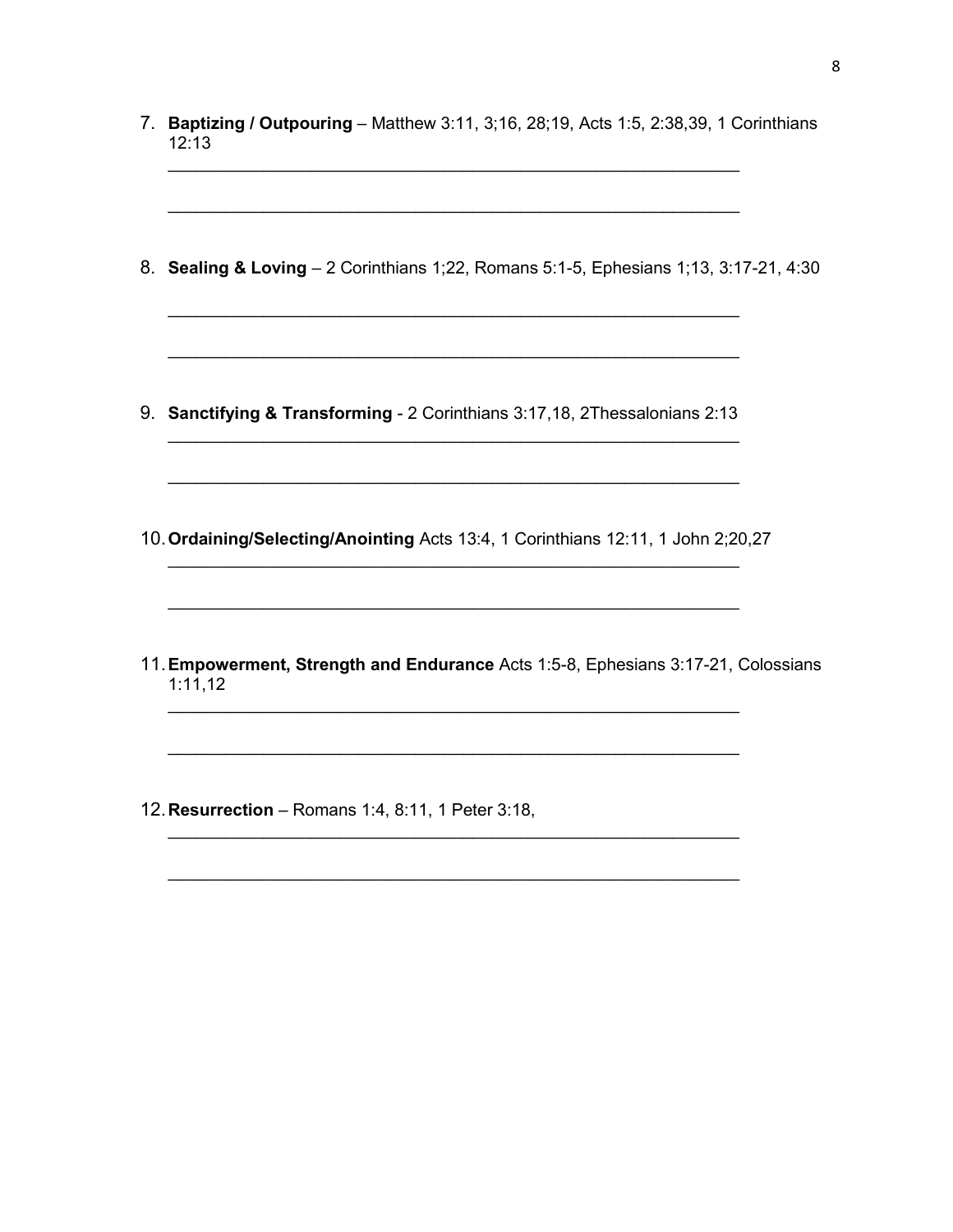#### **The Spirit In The Believer**

The Holy Spirit takes up residence "**in"** the life of the Christian and does inward works producing wisdom and various fruits of the Spirit for perosnal inward transformation in grace. Read and comment on the following bible passages.

**1 Corinthians 6:19-20 HCSB** *(19) Do you not know that your body is a sanctuary of the Holy Spirit who is in you, whom you have from God? You are not your own, (20) for you were bought at a price; therefore glorify God in your body.*

**John 14:16-17 HCSB** *And I will ask the Father, and He will give you another Counselor to be with you forever. (17) He is the Spirit of truth. The world is unable to receive Him because it doesn't see Him or know Him. But you do know Him, because He remains with you and will be in you.*

**Galatians 5:22-23 ASV** *But the fruit of the Spirit is love, joy, peace, longsuffering, kindness, goodness, faithfulness, (23) meekness, self-control; against such there is no law.*

**1 John 3:24 HCSB** *The one who keeps His commands remains in Him, and He in him. And the way we know that He remains in us is from the Spirit He has given us.*

**1 John 4:4 HCSB** *You are from God, little children, and you have conquered them, because the One who is in you is greater than the one who is in the world.*

**Ephesians 1:17-19 HCSB** *I pray that the God of our Lord Jesus Christ, the glorious Father, would give you a spirit of wisdom and revelation in the knowledge of Him. (18) I pray that the eyes of your heart may be enlightened so you may know what is the hope of His calling, what are the glorious riches of His inheritance among the saints, (19) and what is the immeasurable greatness of His power to us who believe, according to the working of His vast strength.*

**Romans 8:5-6 HCSB** *For those whose lives are according to the flesh think about the things of the flesh, but those whose lives are according to the Spirit, about the things of the Spirit. (6) For the mind-set of the flesh is death, but the mind-set of the Spirit is life and peace.* 

**Romans 8:9-11 HCSB** *You, however, are not in the flesh, but in the Spirit, since the Spirit of God lives in you. But if anyone does not have the Spirit of Christ, he does not belong to Him. (10) Now if Christ is in you, the body is dead because of sin, but the Spirit is life because of righteousness. (11) And if the Spirit of Him who raised Jesus from the dead lives in you, then He who raised Christ from the dead will also bring your mortal bodies to life through His Spirit who lives in you.*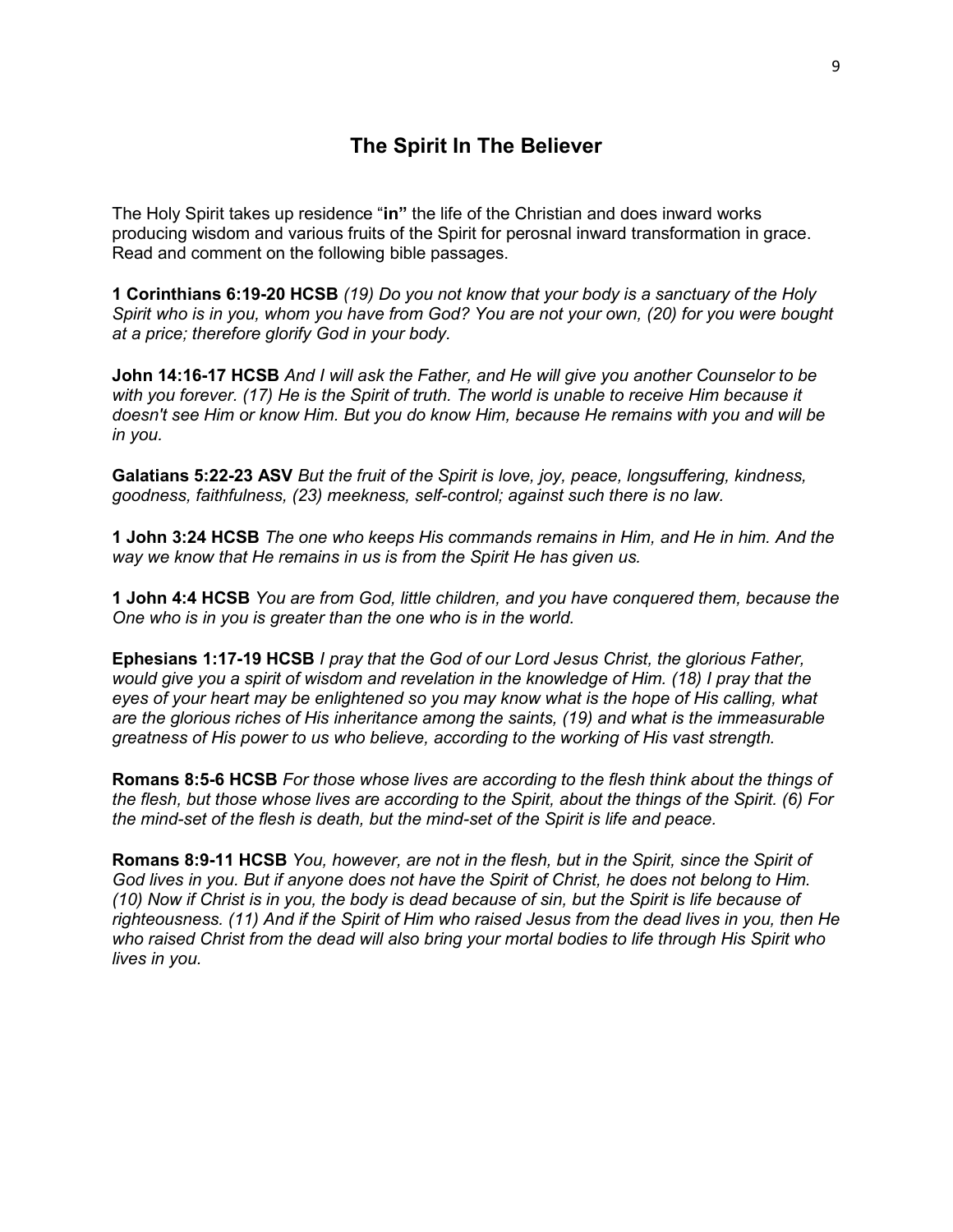#### **The Spirit Upon The Believer**

The Holy Spirit comes **"upon"** the believer to equip for "outward" works and heroic acts, miracles, prophecy and gifts of the Spirit to build up the Church.

Read the following passages and note:

a) Who does the Holy Spirit come upon?

b) What are the effects?

c) Is there promise or principle that we can learn?

**Acts 1:8 MKJV** *But you shall receive power, the Holy Spirit coming upon you. And you shall be witnesses to Me both in Jerusalem and in all Judea, and in Samaria, and to the end of the earth.*

**Numbers 11:25-26 MKJV** *And Jehovah came down in a cloud and spoke to him, and took of the spirit on him and gave it to the seventy elders. And it happened when the Spirit rested upon them, they prophesied. But they never did so again. (26) But two of the men stayed in the camp; the name of the one was Eldad, and the name of the other was Medad. And the Spirit rested upon them. And they were of those who were written, but did not go out to the tabernacle. And they prophesied in the camp.*

**Acts 2:17-18 MKJV** *"And it shall be in the last days, says God, I will pour out of My Spirit upon all flesh. And your sons and your daughters shall prophesy, and your young men shall see visions, and your old men shall dream dreams. (18) And in those days I will pour out My Spirit upon My slaves and My slave women, and they shall prophesy.*

**Judges 14:19 MKJ**V *And the Spirit of Jehovah came upon him, and he went down to Ashkelon and killed thirty men of them, and took their spoil, and gave changes of garments to them who told what the riddle meant. And his anger was kindled, and he went up to his father's house.*

**Matthew 3:16-17 MKJV** *And Jesus, when He had been baptized, went up immediately out of the water. And lo, the heavens were opened to Him, and He saw the Spirit of God descending like a dove and lighting upon Him. (17) And lo, a voice from Heaven, saying, This is My beloved Son, in whom I am well pleased. (Note: The Holy Spirit was "in" Jesus from conception, but came "upon" Him at His baptism in the River Jordan)*

**John 1:33 MKJV** *And I did not know Him, but He who sent me to baptize with water, that One said to me, Upon whom you shall see the Spirit descending, and remaining upon Him, He is the One who baptizes with the Holy Spirit.*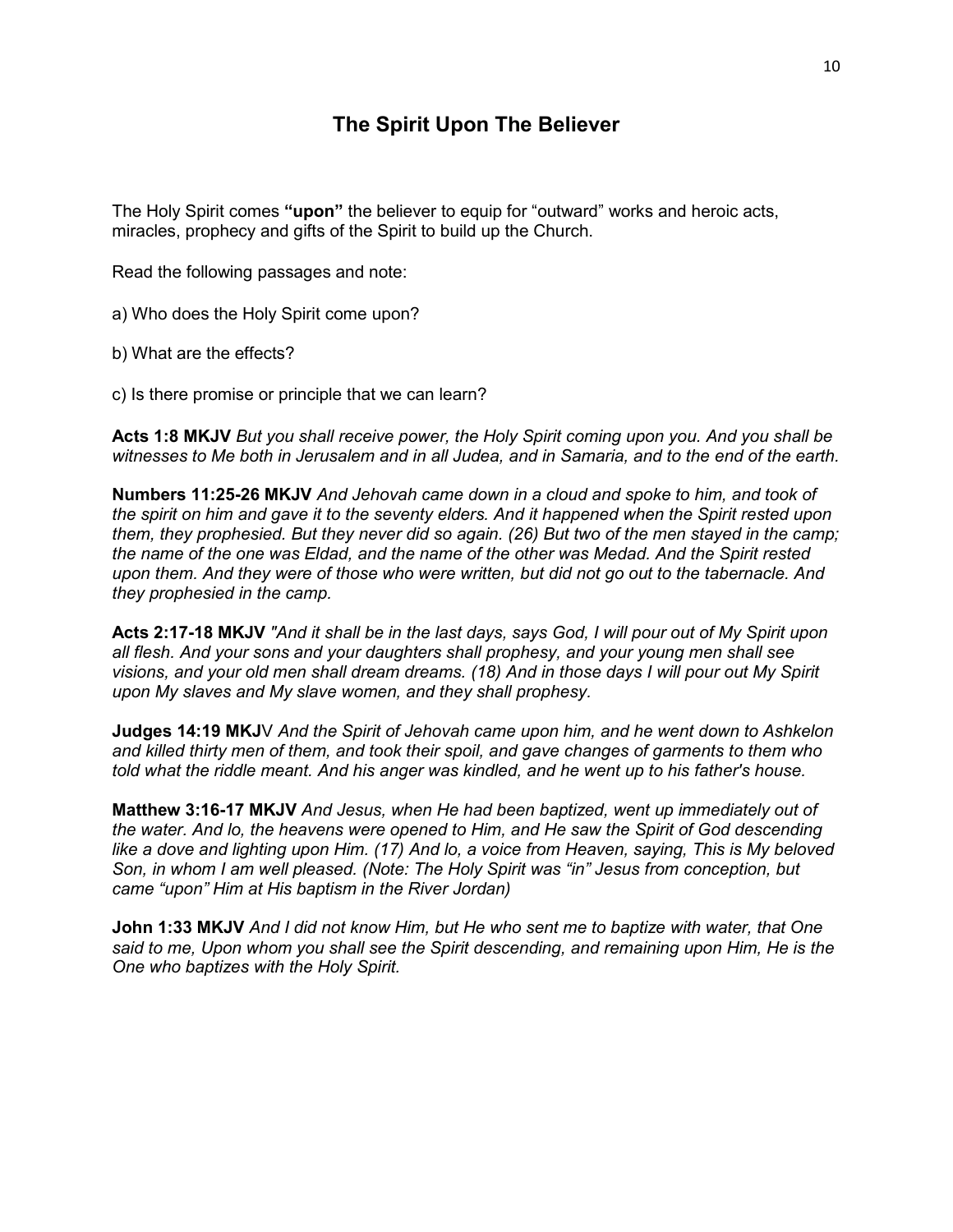## **The Gifts Of The Spirit**

The gifts of the Spirit are special spiritual abilities given by God to believers so that they can build up the Church. For each of the following bible passages list:

a) Any spiritual gifts that are mentioned

b) Any principles about how God gives spiritual gifts and how spiritual gifts should be used

c) Any warning, prohibitions, or attitude corrections about how the spiritual gifts should not be used

| Passage                | <b>Gifts Listed</b> | <b>Principles</b> | <b>Warnings &amp;</b><br><b>Prohibitions</b> |
|------------------------|---------------------|-------------------|----------------------------------------------|
| 1 Corinthians 12:1-11  |                     |                   |                                              |
| 1 Corinthians 12:13-26 |                     |                   |                                              |
| 1 Corinthians 12:27-31 |                     |                   |                                              |
| 1 Corinthians 14:1-22  |                     |                   |                                              |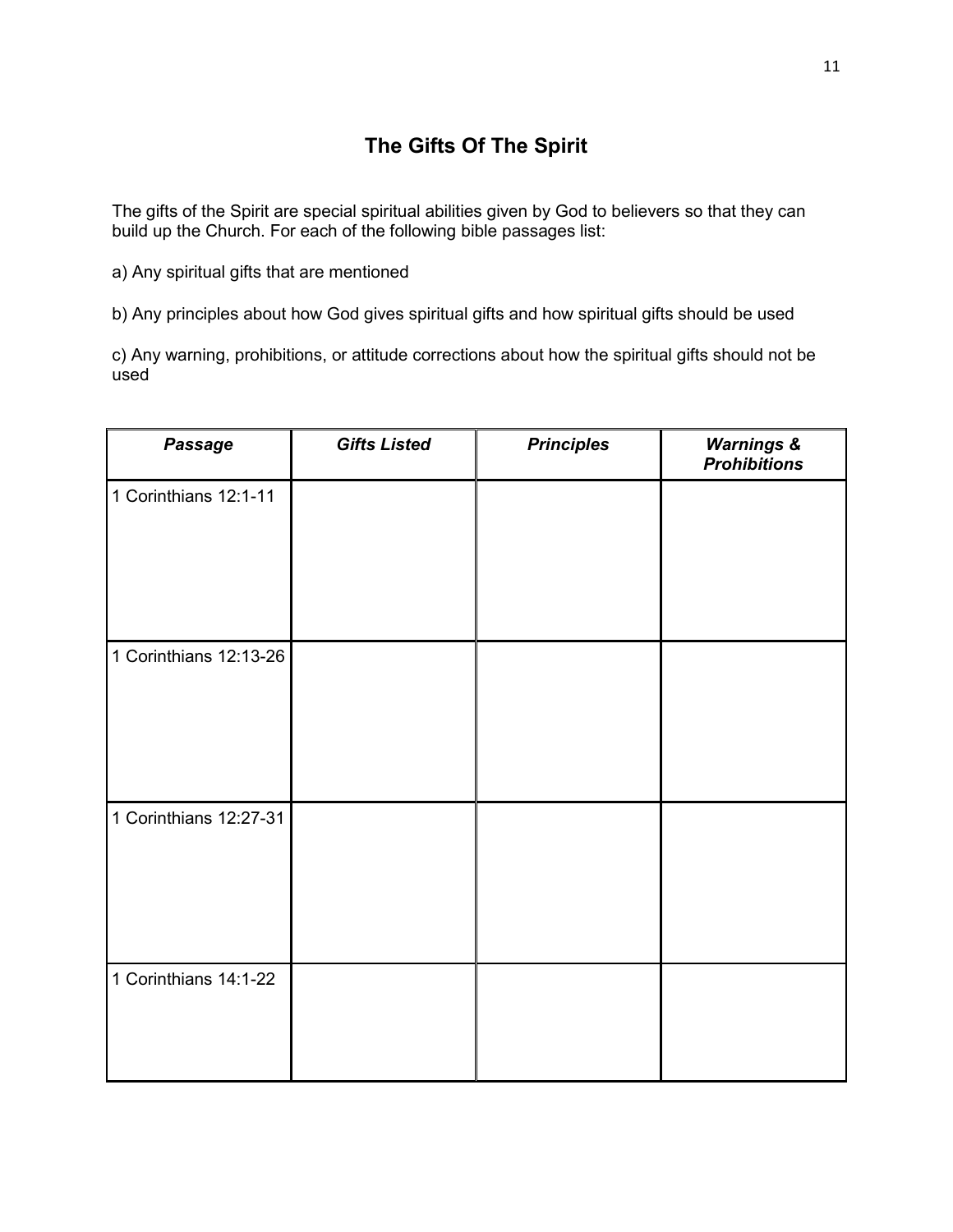| Passage                | <b>Gifts Listed</b> | <b>Principles</b> | <b>Warnings &amp;</b><br><b>Prohibitions</b> |
|------------------------|---------------------|-------------------|----------------------------------------------|
|                        |                     |                   |                                              |
| 1 Corinthians 14:23-40 |                     |                   |                                              |
| Romans 12:3-8          |                     |                   |                                              |
| 1 Peter 4:8-11         |                     |                   |                                              |
| Ephesians 4:7-16       |                     |                   |                                              |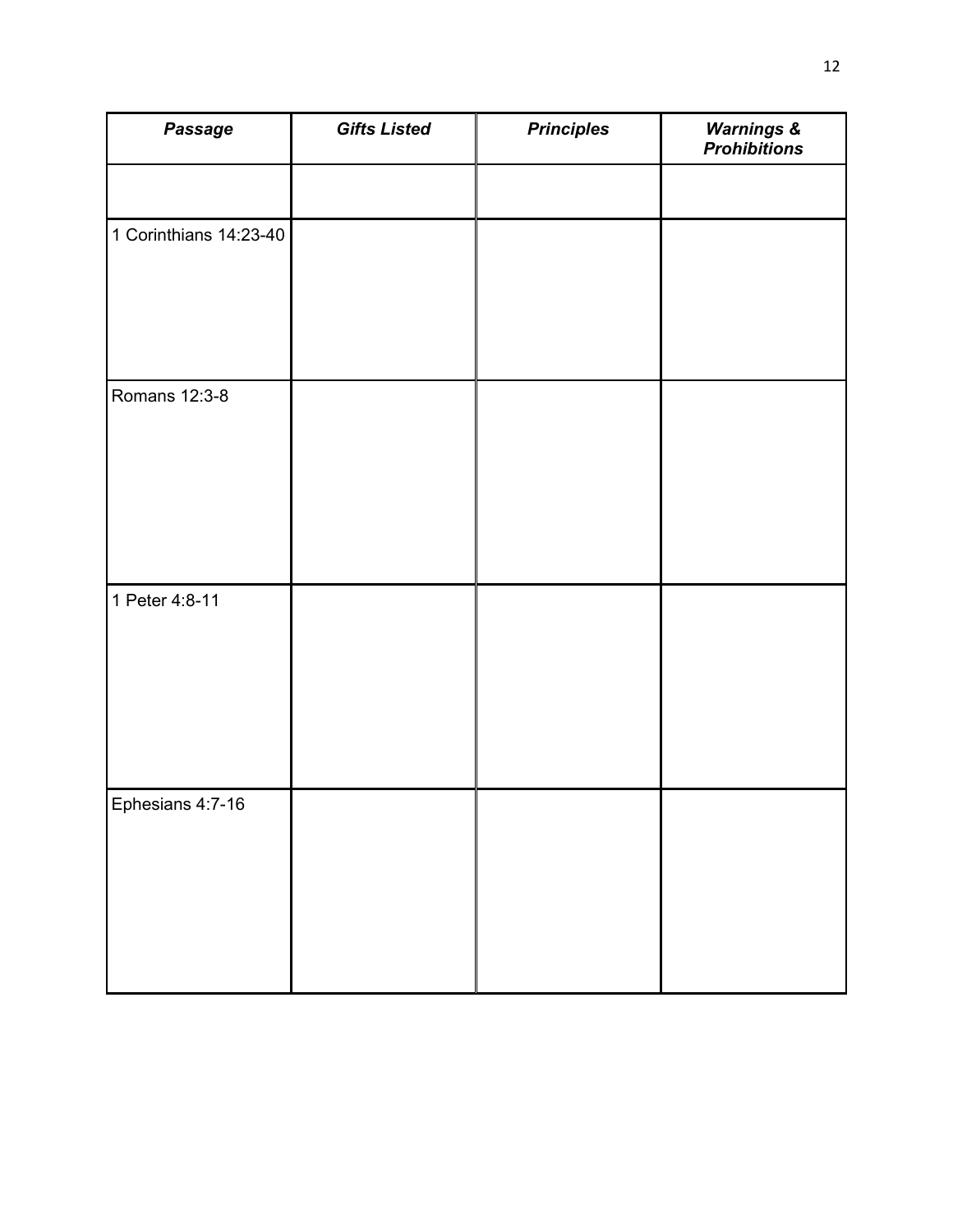## **Healing & The Laying On Of Hands**

The Holy Spirit can be imparted by the laying on of hands, also the presence of the Holy Spirit can bring healing. In your small group read and comment on the following verses and their implications for the Christian life.

#### **Healing & Miracles**

**Luke 4:40 MKJV** *And the sun sinking, all, as many as had sick ones with different kinds of diseases brought them to Him. And laying hands on each of them, He healed them.*

**Luke 13:13 MKJV** *And He laid His hands on her. And instantly she was made erect, and she glorified God.*

**Acts 5:12 MKJ**V *And many miracles and wonders were done among the people by the hands of the apostles; and they were all with one accord in Solomon's Porch.*

**Acts 14:3 ASV** *Long time therefore they tarried there speaking boldly in the Lord, who bare witness unto the word of his grace, granting signs and wonders to be done by their hands.*

**Acts 19:11-12 ASV** *And God wrought special miracles by the hands of Paul: (12) insomuch that unto the sick were carried away from his body handkerchiefs or aprons, and the evil spirits went out.*

*(see also James 5:14-16)*

#### **Receiving The Holy Spirit**

**Acts 8:17 MKJV** *Then they laid their hands on them, and they received the Holy Spirit.*

*Acts 19:5-7 ASV And when they heard this, they were baptized into the name of the Lord Jesus. (6) And when Paul had laid his hands upon them, the Holy Spirit came on them; and they spake with tongues, and prophesied. (7) And they were in all about twelve men.*

#### **Ordination For Ministry**

**Acts 9:17-18 MKJV** *And Ananias went and entered into the house. And putting his hands on him, he said, Brother Saul, the Lord, Jesus, who appeared to you in the way in which you came, has sent me to you that you might see and be filled with the Holy Spirit. (18) And instantly scales as it were fell from his eyes, and he instantly saw again. And rising up, he was baptized.*

**1 Timothy 4:14 MKJV** *Do not neglect the gift in you, which was given you by prophecy, with the laying on of the hands of the body of elders.*